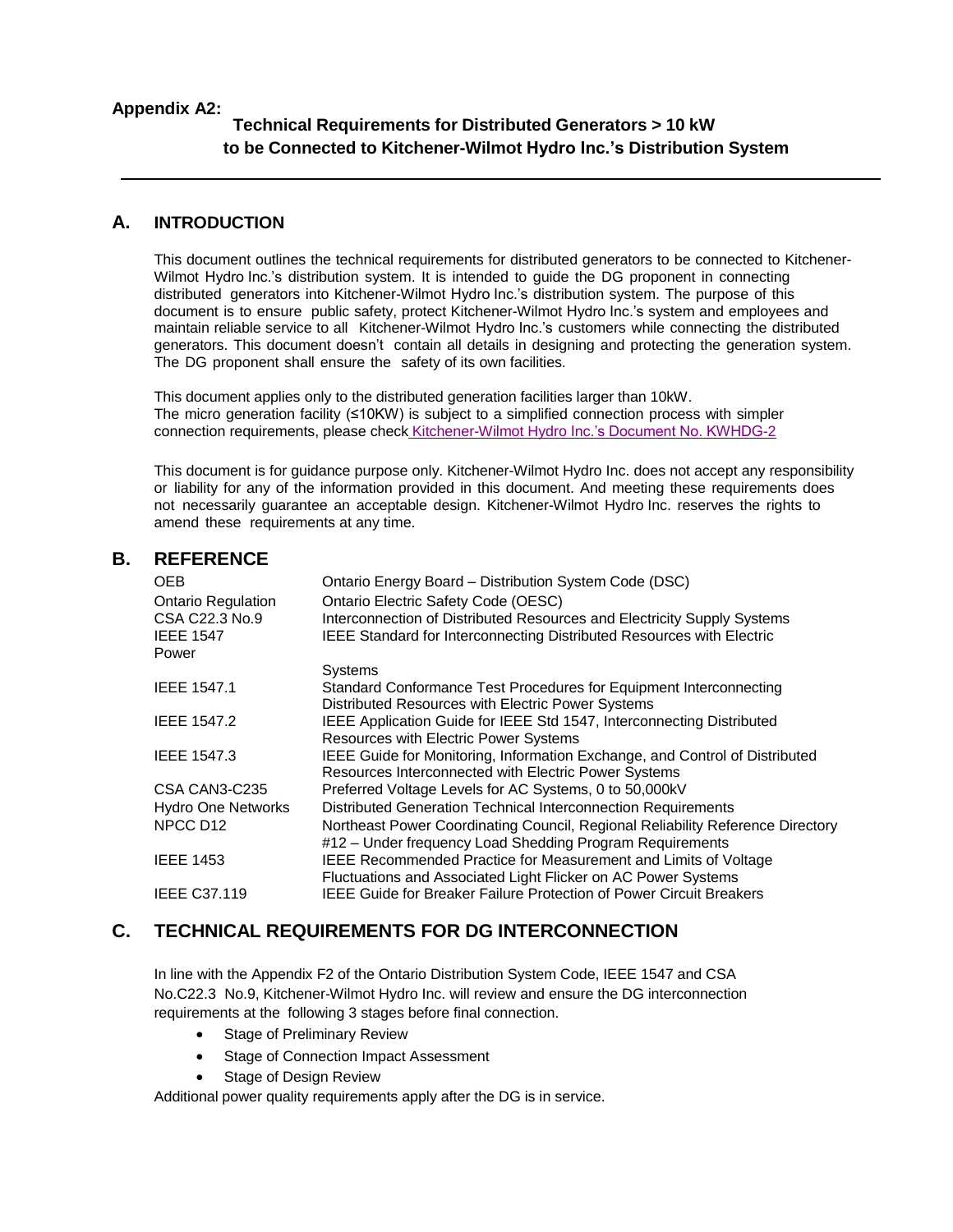## **1. STAGE OF PRELIMINARY REVIEW**

In the very early stage when a DG proponent is considering the site selection and planning, Kitchener- Wilmot Hydro Inc. will conduct a simple project review based on the limited parameters provided by the DG proponent and high-level distribution system information. The purpose of the preliminary review is to quickly screen some apparently infeasible projects by using some highly simplified rules. The preliminary review does not guarantee the viability of the proposed DG project.

#### *- Document Submission Requirements for Preliminary Review*

Before meeting with Kitchener-Wilmot Hydro Inc. for preliminary review, the DG proponent shall submit the following documents:

- A copy of completed application form in Appendix C2: DG02.
- A copy of high level single line diagram of the proposed facility if available;
- A copy of site plan showing the generation facility and the proposed Point of Connection if available;

#### *- Preliminary Review Criteria*

Kitchener-Wilmot Hydro Inc. is committed to working with the DG proponent on the preliminary review. All existing connected DG projects and all committed DG projects will be included into consideration following the criteria in Table 1. It is advised that these capacity limits might be superseded under special circumstances, and a special engineering review by Kitchener-Wilmot Hydro Inc. will be required before approval. The preliminary review process may be amended to be in line with the directions from Ontario Energy Board and Independent Electricity System Operator when required.

Kitchener-Wilmot Hydro Inc.'s transmission and distribution system information is available in Appendix B2 to assist the DG proponent developing their plan. The service maps showing K-W Hydro Inc.'s transformer stations and distribution systems and a nearly up-to-date table showing the system capacity available to the potential renewable generation are listed on KitchenerWilmot Hydro Inc.'s website at: [http://www.kwhydro.ca/generation\\_connection.asp](http://www.kwhydro.ca/generation_connection.asp)

|  |  | Table 1: Preliminary Review Criteria by Kitchener-Wilmot Hydro |  |
|--|--|----------------------------------------------------------------|--|
|  |  |                                                                |  |

| <b>Criteria</b>                                                                                                                                                                                                       |                                                                   |                                                                                                                                                                                     |  |                                                       | <b>Reference</b>               |
|-----------------------------------------------------------------------------------------------------------------------------------------------------------------------------------------------------------------------|-------------------------------------------------------------------|-------------------------------------------------------------------------------------------------------------------------------------------------------------------------------------|--|-------------------------------------------------------|--------------------------------|
| 1.1 Capacity Limits – Transformer/Distribution Station<br>Subject to the thermal load limit of other station equipment Kitchener-Wilmot<br>Hydro Inc. will limit DG connected to each station following the criteria: |                                                                   |                                                                                                                                                                                     |  |                                                       | Kitchener-Wilmot<br>Hydro Inc. |
| <b>Nominal Station</b><br>Max. Allowable Aggregate<br>Max. Allowable Aggregate<br><b>Capacity on Station</b><br><b>Capacity on Station Bus</b><br><b>Secondary</b><br><b>Transformer</b><br>Voltage (PP/PG)           |                                                                   |                                                                                                                                                                                     |  |                                                       | requirements                   |
| 27.6/16 kV<br>13.8/8 kV                                                                                                                                                                                               | 60% nameplate rating of<br>station transformer for normal         | 60% nameplate rating of station<br>transformer $+$ min station bus<br>2-winding station transformer.<br>load for normal 2-winding<br>No reverse flow is allowed for<br>transformer; |  |                                                       |                                |
| 8.32/4.8 kV                                                                                                                                                                                                           | dual secondary winding station<br>transformer due to overheating. | Min bus load for dual secondary<br>winding transformer                                                                                                                              |  |                                                       |                                |
| 1.2 Capacity Limits - Distribution Feeder<br>Subject to the thermal loading limit of other distribution equipment, Kitchener-<br>Wilmot Hydro Inc. will limit DG connected to each feeder following the criteria:     |                                                                   |                                                                                                                                                                                     |  |                                                       | Kitchener-Wilmot<br>Hydro Inc. |
| <b>Nominal Feeder</b><br>Voltage (PP/PG)                                                                                                                                                                              | Feeder Max.<br>Allowable 1-Phase<br><b>Unit Capacity</b>          | Feeder Max.<br>Allowable 3-Phase<br><b>Unit Capacity</b>                                                                                                                            |  | Feeder Max.<br><b>Allowable Aggregate</b><br>Capacity | requirements                   |
| 27.6/16 kV                                                                                                                                                                                                            | 50kW                                                              | 10MW                                                                                                                                                                                |  | 10MW                                                  |                                |
| 13.8/8 kV<br>8.32/4.8 kV                                                                                                                                                                                              | 50 <sub>k</sub> W<br>50 <sub>k</sub> W                            | 5MW<br>0.5MW                                                                                                                                                                        |  | 5MW<br>1.5MW                                          |                                |
|                                                                                                                                                                                                                       |                                                                   |                                                                                                                                                                                     |  |                                                       |                                |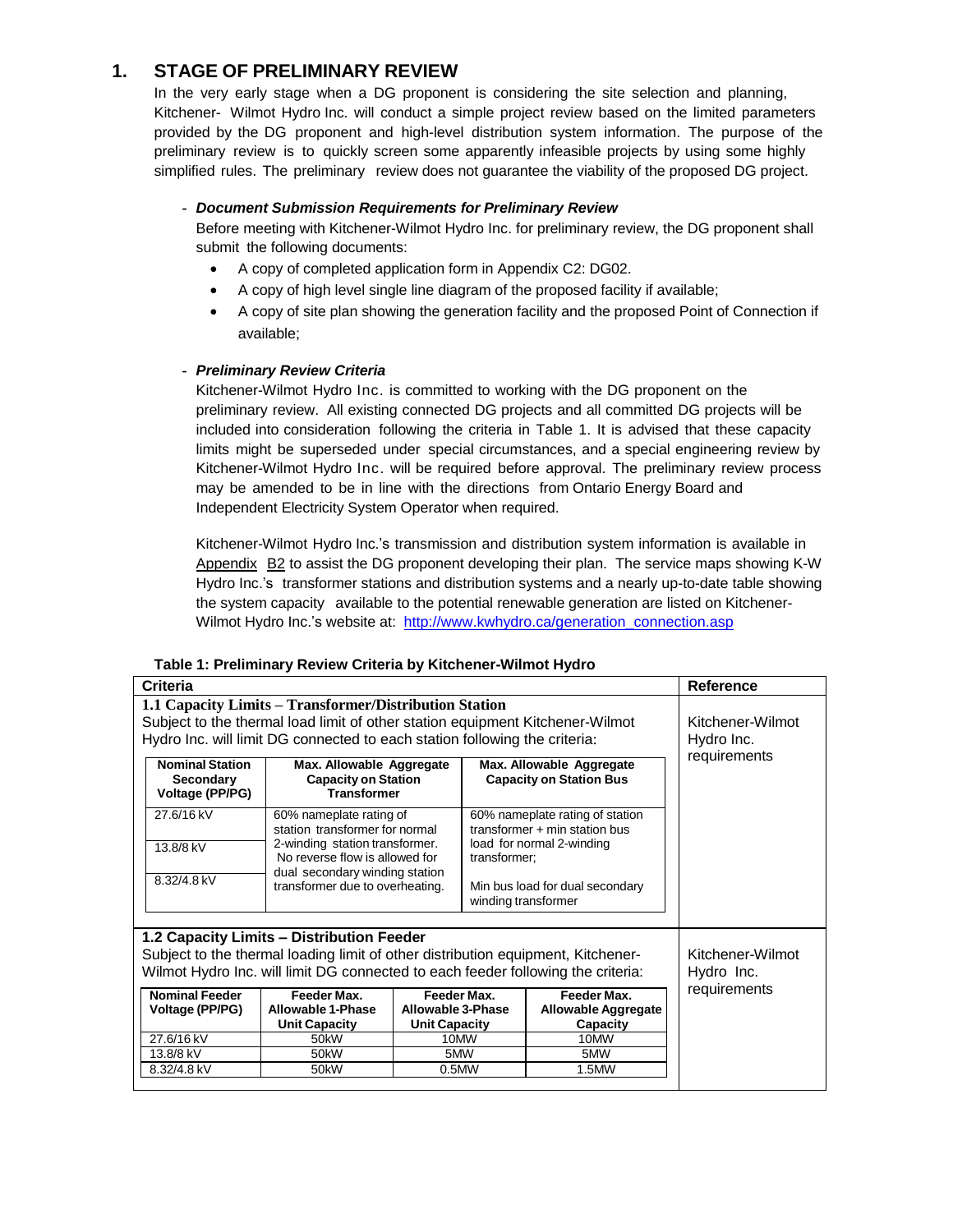# **2. STAGE OF CONNECTION IMPACT ASSESSMENT (CIA)**

After DG proponent decides the site location and develops a project plan, Kitchener-Wilmot Hydro Inc. will conduct the connection impact assessment to determine what adverse impact the proposed DG may have on Kitchener-Wilmot Hydro Inc.'s Distribution System with regard to voltage fluctuation, fault contribution, equipment thermal loading etc. The purpose of the CIA is to determine the viability of the proposed DG project and all necessary upgrades at both Kitchener-Wilmot Hydro Inc.'s System and the DG site to mitigate the adverse impact on Kitchener-Wilmot Hydro Inc.'s System. The connection impact assessment does not consider the system impact on the proposed DG equipment.

### *- Document Submission Requirements for CIA*

To conduct the Connection Impact Assessment, the DG proponent shall submit Kitchener-Wilmot Hydro Inc., the following:

- A copy of completed Application Form in Appendix D2: Form DG03.
- 2 copies of high-level single line diagrams showing the line conductor sizes and distance from the generation interface transformer to the Kitchener-Wilmot Hydro Inc.'s distribution system;
- 2 copies of site plan showing the generation facility, line routing, isolating device and the proposed Point of Connection;
- 2 copies of technical description of the operating philosophy of the electrical equipment, protection and control philosophy of the generation system and interconnection device.

The application form and all above technical documents shall be signed and sealed by a licensed Ontario Professional Engineer.

Kitchener-Wilmot Hydro Inc. may have additional requirements for CIA and will clarify when signing the Connection Impact Study Agreement.

#### *- Impact Assessment Criteria*

Kitchener-Wilmot Hydro Inc. will conduct the connection impact assessment using the criteria in Table 2. All existing connected DG projects and all committed DG projects with signed Connection Cost Agreement will be considered in the impact assessment.

#### **Table 2: Connection Impact Assessment Criteria by Kitchener-Wilmot Hydro Inc.**

| <b>Criteria</b>                                                                                                                                                                                                                                                                                                                                                                                                                                                                                                                                                                                                                                                                                                                            | <b>Reference</b>                                                                                                                                           |
|--------------------------------------------------------------------------------------------------------------------------------------------------------------------------------------------------------------------------------------------------------------------------------------------------------------------------------------------------------------------------------------------------------------------------------------------------------------------------------------------------------------------------------------------------------------------------------------------------------------------------------------------------------------------------------------------------------------------------------------------|------------------------------------------------------------------------------------------------------------------------------------------------------------|
| 2.1 Isolation at the Point of Connection                                                                                                                                                                                                                                                                                                                                                                                                                                                                                                                                                                                                                                                                                                   | DSC Appendix F.2 Sec.1                                                                                                                                     |
| The DG proponent shall provide a means of isolation at the Point of Connection<br>in compliance with the OESC.<br>The isolation device shall be readily accessible by Kitchener-Wilmot Hydro Inc.<br>staff, lockable, and with visible break.<br>The Point of Connection, normally at the HV tap of the connected<br>distribution feeder, will be clarified by Kitchener-Wilmot Hydro Inc. at early stage.                                                                                                                                                                                                                                                                                                                                 | OESC rule 84-026<br>IEEE 1547 Item 4.1.7                                                                                                                   |
| 2.2 Interconnection Grounding and HV Interrupting Device                                                                                                                                                                                                                                                                                                                                                                                                                                                                                                                                                                                                                                                                                   |                                                                                                                                                            |
| The generator facilities and the associated interconnection transformer(s) shall<br>be grounded as per manufacturer's recommendation and the OESC.<br>The interconnection grounding shall not cause overvoltage or fault current<br>exceeding the rating of Kitchener-Wilmot Hydro Inc.'s distribution equipment.<br>For wind generation facility, the grounding of wind towers shall not connect to<br>the distribution system neutral.<br>The table below lists the preferred connection for the interconnection<br>transformer and the suggested High Voltage Interrupting Device.<br>Kitchener-Wilmot Hydro Inc. will review each interconnection individually to<br>accommodate the local system restraints and the DG manufacturer's | DSC Appendix F.2 Sec. 2<br>OESC rule 84-026<br>CSA C22.3 No.9 rule<br>7.3.2, 7.4.9<br>IEEE 1547 Item 4.1.2<br>Kitchener-Wilmot Hydro<br>Inc.'s requirement |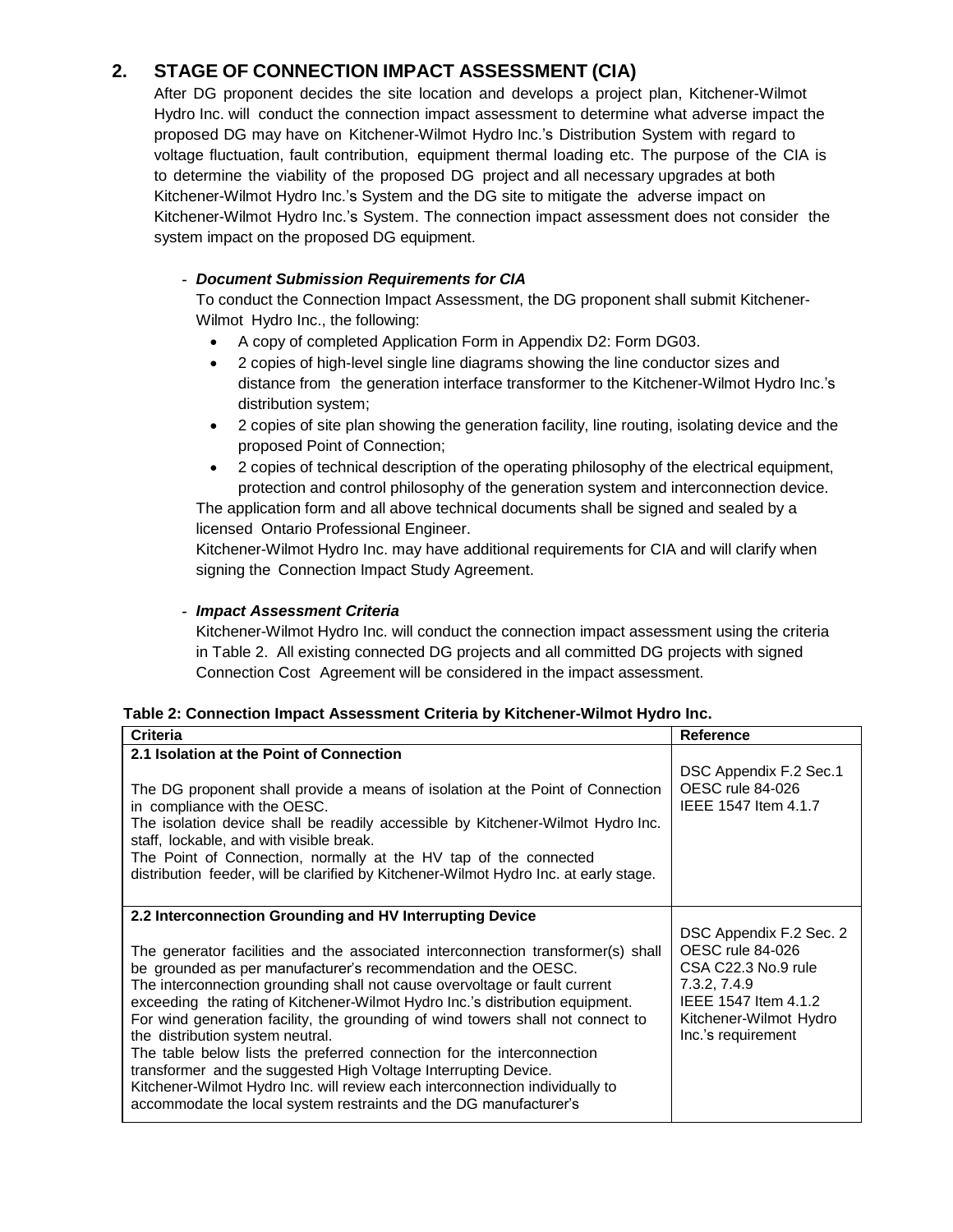| <b>Criteria</b>                                                                                                                                                                                                                                                                                                                                                                                                                                                               |                                                                                                                                                                               |                                                         |                                                   | <b>Reference</b>                                                                                |  |
|-------------------------------------------------------------------------------------------------------------------------------------------------------------------------------------------------------------------------------------------------------------------------------------------------------------------------------------------------------------------------------------------------------------------------------------------------------------------------------|-------------------------------------------------------------------------------------------------------------------------------------------------------------------------------|---------------------------------------------------------|---------------------------------------------------|-------------------------------------------------------------------------------------------------|--|
| recommendations.                                                                                                                                                                                                                                                                                                                                                                                                                                                              |                                                                                                                                                                               |                                                         |                                                   |                                                                                                 |  |
| Nominal<br>Feeder<br>Voltage                                                                                                                                                                                                                                                                                                                                                                                                                                                  | Proposed<br><b>Generator Size</b>                                                                                                                                             | <b>Preferred Interconnection</b><br>Transformer (HV-LV) | <b>Suggested HV</b><br><b>Interrupting Device</b> |                                                                                                 |  |
| 27.6/16kV                                                                                                                                                                                                                                                                                                                                                                                                                                                                     | $>1$ MW                                                                                                                                                                       | Yg-D                                                    | HVI (breaker or switcher) +<br>LV Breaker         |                                                                                                 |  |
| $(4 \text{ wire})$<br>13.8kV/8kV<br>$(4 \text{ wire})$                                                                                                                                                                                                                                                                                                                                                                                                                        | >200kW, ≤1MW                                                                                                                                                                  | Yg-D or<br>Yg-Yg (∆ tertiary may<br>be required);       | HVI (breaker or switcher)<br>or<br>LV breaker     |                                                                                                 |  |
|                                                                                                                                                                                                                                                                                                                                                                                                                                                                               | ≤200 $kW$                                                                                                                                                                     | Yg-Yg                                                   | Fused load break switch                           |                                                                                                 |  |
| 8.32 kV<br>$(4-wire)$                                                                                                                                                                                                                                                                                                                                                                                                                                                         | >200kW,<br>≤500 $kW$                                                                                                                                                          | Yg-D or<br>Yg-Yg (∆ tertiary may<br>be required);       | HVI (breaker or switcher)<br>or<br>LV breaker     |                                                                                                 |  |
|                                                                                                                                                                                                                                                                                                                                                                                                                                                                               | ≤200 $kW$                                                                                                                                                                     | Yg-Yg                                                   | Fused load break switch                           |                                                                                                 |  |
| 2.3 Steady State Voltage                                                                                                                                                                                                                                                                                                                                                                                                                                                      |                                                                                                                                                                               |                                                         |                                                   |                                                                                                 |  |
| The DG shall operate satisfactorily within the extreme voltage level variation<br>limits of $\pm$ 6% of the nominal voltage at the Point of Connection.<br>The generation facility shall not intently regulate the voltage at the Point of<br>Connection.<br>During normal operation and wherever possible, the generator shall be loaded or<br>unloaded gradually to allow adequate time for regulating device to respond so as<br>to avoid unnecessary voltage fluctuation. | DSC Appendix F.2 Sec.<br>3, 3.2<br>CSACAN3-C235 Item 6.1<br>IEEE 1547 Item 4.1.1                                                                                              |                                                         |                                                   |                                                                                                 |  |
| 2.4 Voltage Fluctuation<br>Operating the DG shall not cause a voltage fluctuation of more than $\pm$ 5% at the<br>Point of Connection for any normal steady state situations including: with or<br>without the DG generating power under minimum and maximum load conditions.                                                                                                                                                                                                 | DSC Appendix F.2 Sec.<br>3.1, 3.2<br>CSA C22.3 No 9 rule<br>7.4.14.1                                                                                                          |                                                         |                                                   |                                                                                                 |  |
| 2.5 Synchronization<br>Paralleling or sudden tripping the DG shall not cause a voltage fluctuation of<br>more that $\pm$ 5% at the Point of Connection.<br>For synchronized generators, the interconnection with the distribution system<br>may occur only within the synchronization limits below (from CSA C22.3 No. 9):                                                                                                                                                    |                                                                                                                                                                               |                                                         |                                                   | DSC Appendix F.@ Sec.<br>3.2, 10.6<br>OESC rule 84-006<br>CSA C22.3 No. 9 rule<br>7.4.14, 7.4.2 |  |
| <b>Total DG</b><br>system                                                                                                                                                                                                                                                                                                                                                                                                                                                     | Frequency<br><b>Difference</b>                                                                                                                                                | <b>Voltage Difference</b>                               | Phase<br>Angle                                    | IEEE 1547 Item 4.1.3,<br>5.1.2                                                                  |  |
| 0-500 kVA                                                                                                                                                                                                                                                                                                                                                                                                                                                                     |                                                                                                                                                                               | 10%<br>$0.3$ Hz                                         | $20^{\circ}$                                      |                                                                                                 |  |
| >500-1500 kVA<br>>1500 kVA                                                                                                                                                                                                                                                                                                                                                                                                                                                    |                                                                                                                                                                               | 5%<br>$0.2$ Hz<br>3%<br>$0.1$ Hz                        | $15^{\circ}$<br>10 <sup>o</sup>                   |                                                                                                 |  |
| For an induction generator or an inverter-based DG, the synchronization shall<br>not create a voltage drop greater than 5% or the voltage flicker. And the<br>induction generator should be brought close to synchronous speed prior to<br>interconnection.<br>For interconnection to Kitchener-Wilmot Hydro Inc.'s distribution system, the<br>paralleling device shall be capable of withstanding 220% of the interconnection<br>system rated voltage.                      |                                                                                                                                                                               |                                                         |                                                   |                                                                                                 |  |
| Connection.                                                                                                                                                                                                                                                                                                                                                                                                                                                                   | 2.6 Voltage Unbalance<br>Operation of the generation facility shall not cause objectionable voltage<br>unbalance by more than 3% and current unbalance by 10% at the Point of |                                                         |                                                   |                                                                                                 |  |
| 2.7 Power Factor<br>The generation facility shall be capable of operating in the preferred power factor<br>range of 0.9 lagging and 0.95 leading unless otherwise requested or approved<br>by Kitchener-Wilmot Hydro Inc. The generation facility of 30 kW and less is not<br>required to be capable of adjusting the power factor. Where Kitchener-Wilmot<br>Hydro Inc. determines that the operation of a generation facility will impact the                               |                                                                                                                                                                               |                                                         |                                                   | DSC Appendix F.2 Sec. 4<br>CSA C22.3 No. 9 rule<br>7.2.4.2                                      |  |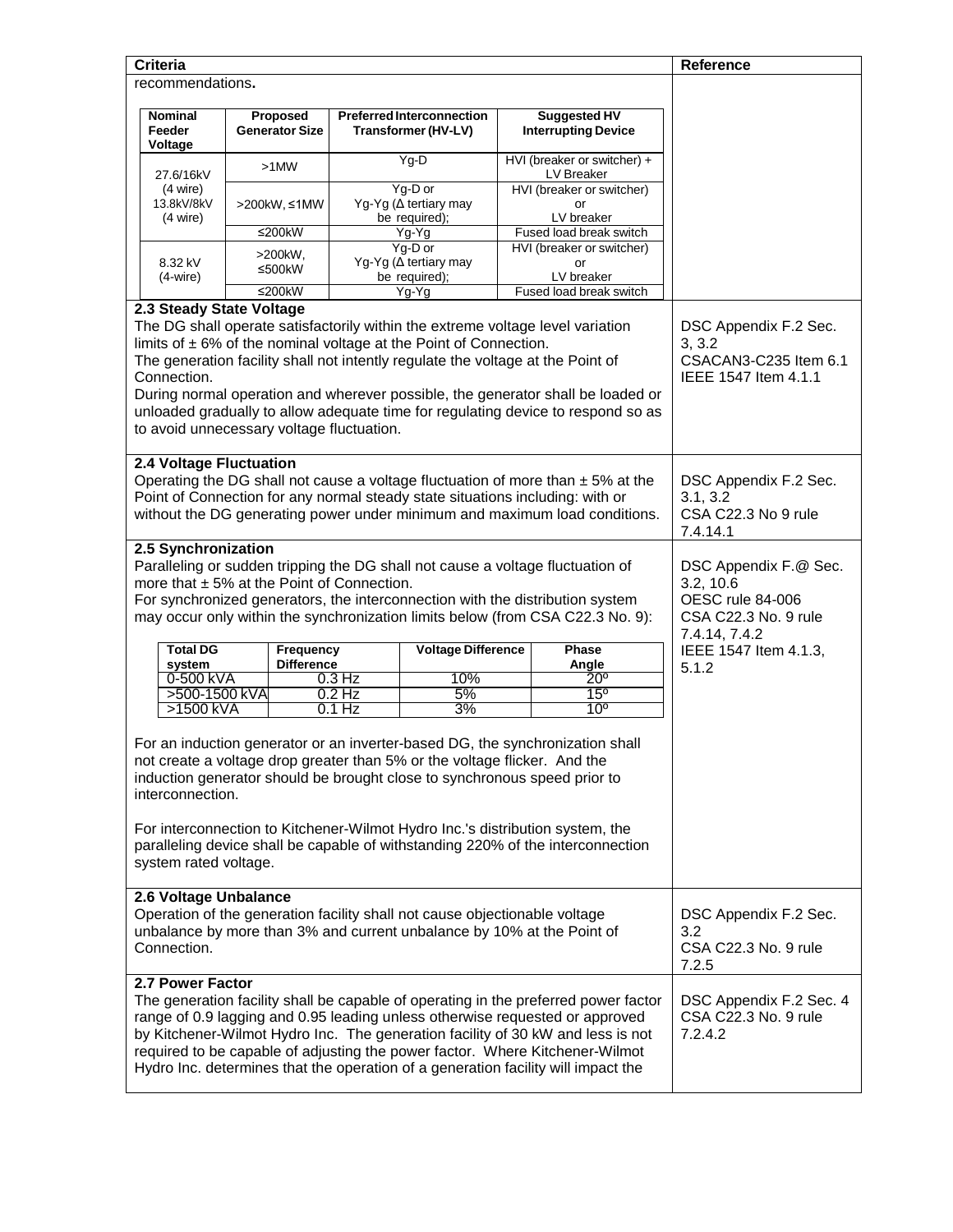| <b>Criteria</b>                                                                                                                                                                                                                                                                                                                                                                                                                                                                                                                                                                                                                                                                                                                                                                                                                                                                                                                                                                                                                                                                                                                                                                                                                                                                                                                                                                                                                                                                                                                                                                                                                                                | Reference                                                                                             |
|----------------------------------------------------------------------------------------------------------------------------------------------------------------------------------------------------------------------------------------------------------------------------------------------------------------------------------------------------------------------------------------------------------------------------------------------------------------------------------------------------------------------------------------------------------------------------------------------------------------------------------------------------------------------------------------------------------------------------------------------------------------------------------------------------------------------------------------------------------------------------------------------------------------------------------------------------------------------------------------------------------------------------------------------------------------------------------------------------------------------------------------------------------------------------------------------------------------------------------------------------------------------------------------------------------------------------------------------------------------------------------------------------------------------------------------------------------------------------------------------------------------------------------------------------------------------------------------------------------------------------------------------------------------|-------------------------------------------------------------------------------------------------------|
| distribution system voltage levels at the Point of Connection, Kitchener-<br>Wilmot Hydro Inc. may require the DG proponent to limit power factor range or<br>power output of the generation facility or take other compensatory measures                                                                                                                                                                                                                                                                                                                                                                                                                                                                                                                                                                                                                                                                                                                                                                                                                                                                                                                                                                                                                                                                                                                                                                                                                                                                                                                                                                                                                      |                                                                                                       |
| (e.g., field-settable fixed and dynamic power factor correction techniques).                                                                                                                                                                                                                                                                                                                                                                                                                                                                                                                                                                                                                                                                                                                                                                                                                                                                                                                                                                                                                                                                                                                                                                                                                                                                                                                                                                                                                                                                                                                                                                                   |                                                                                                       |
| 2.8 Equipment Ratings and Requirements<br>The generation facility interface equipment shall be compatible with Kitchener-<br>Wilmot Hydro Inc. equipment ratings and the incorporation of the added<br>generation facility must not result in any distribution system equipment<br>operating beyond its ratings.<br>Kitchener-Wilmot Hydro Inc. will review the ratings of the impacted equipment<br>in the distribution system and transformer stations under all operating conditions<br>including but not limited to the following:<br>- Nominal equipment thermal loading - including feeder conductor/cable,<br>disconnect switch, fuse, station breaker/recloser and transformers etc.<br>- DG fault contribution impact on the equipment rating – including disconnect<br>switch, fuse, station breaker/recloser etc. at phase or ground fault.<br>- Voltage regulating and metering device - if the generation facility causes<br>reversed power flow at feeder level or station level, the feeder/station voltage<br>regulation and metering device shall be capable of handling bi-directional power<br>flow.<br>- DG fault contribution impact on the feeder protection equipment - the DG<br>fault contribution may reduce the fault current through the station breaker and<br>cause the feeder protection malfunctioned. The feeder relay setting adjustment<br>or relay replacement may be required.<br>Kitchener-Wilmot Hydro Inc. will determine all necessary system upgrades<br>required to accommodate the proposed generation facility. The detailed<br>protection coordination and relay setting will be reviewed and approved at Design | DSC Appendix F.2 Sec. 5<br>CSA C22.3 No.9 rule<br>7.4.2                                               |
| Review stage.                                                                                                                                                                                                                                                                                                                                                                                                                                                                                                                                                                                                                                                                                                                                                                                                                                                                                                                                                                                                                                                                                                                                                                                                                                                                                                                                                                                                                                                                                                                                                                                                                                                  |                                                                                                       |
| 2.9 Anti-Islanding and Transfer Trip Requirement<br>The generation facility shall automatically disconnect from Kitchener-Wilmot<br>Hydro Inc.'s System upon the loss of utility supply voltage to prevent equipment<br>caused by out-of-phase reclosing.<br>No unplanned or planned islanding is allowed by Kitchener-Wilmot Hydro Inc<br>The necessity of anti-islanding device will be determined at this stage. Details<br>be verified and approved at Design Review stage.<br>Kitchener-Wilmot Hydro Inc. use "50%" rule for the installation of DG anti-<br>equipment. If the aggregate DG nameplate rating on the feeder is less than 50%<br>the minimum load on a certain feeder, the islanding situation is supposed not<br>sustain and no special anti-islanding equipment is required. Otherwise, all<br>facilities on this feeder will be required to install anti-islanding protection, like<br>transfer trip scheme.<br>For generation facility $\geq 1$ MW, a transfer trip scheme from the upstream<br>breaker to the generation facility is required.<br>For generation facility $\leq 500$ kW, passive anti-islanding protections, like Rate<br>Change of Frequency over Power, Rate of Change of Frequency over Power,<br>Jump methodology may be considered upon Kitchener-Wilmot Hydro Inc.'s<br>approval.                                                                                                                                                                                                                                                                                                                                | DSC Appendix F.2 Sec.<br>6.1.2, 6.1.3<br>CSA C22.3 No.9 rule<br>7.4.8, 7.4.12<br>IEEE 1547 Item 4.4.1 |
| 2.10 Revenue Metering<br>Kitchener-Wilmot Hydro Inc. will specify the metering requirement and instrument<br>transformer requirements.<br>In general, all metering device shall be Measurement Canada Approved. For<br>generation facility larger than 50kW, 4 Quadrant meter is required. For<br>generation facility larger than 5MW, primary metering is required.<br>The DG proponent shall incorporate the metering requirements into the<br>system design.                                                                                                                                                                                                                                                                                                                                                                                                                                                                                                                                                                                                                                                                                                                                                                                                                                                                                                                                                                                                                                                                                                                                                                                                | DSC Appendix F.2 Sec. 7                                                                               |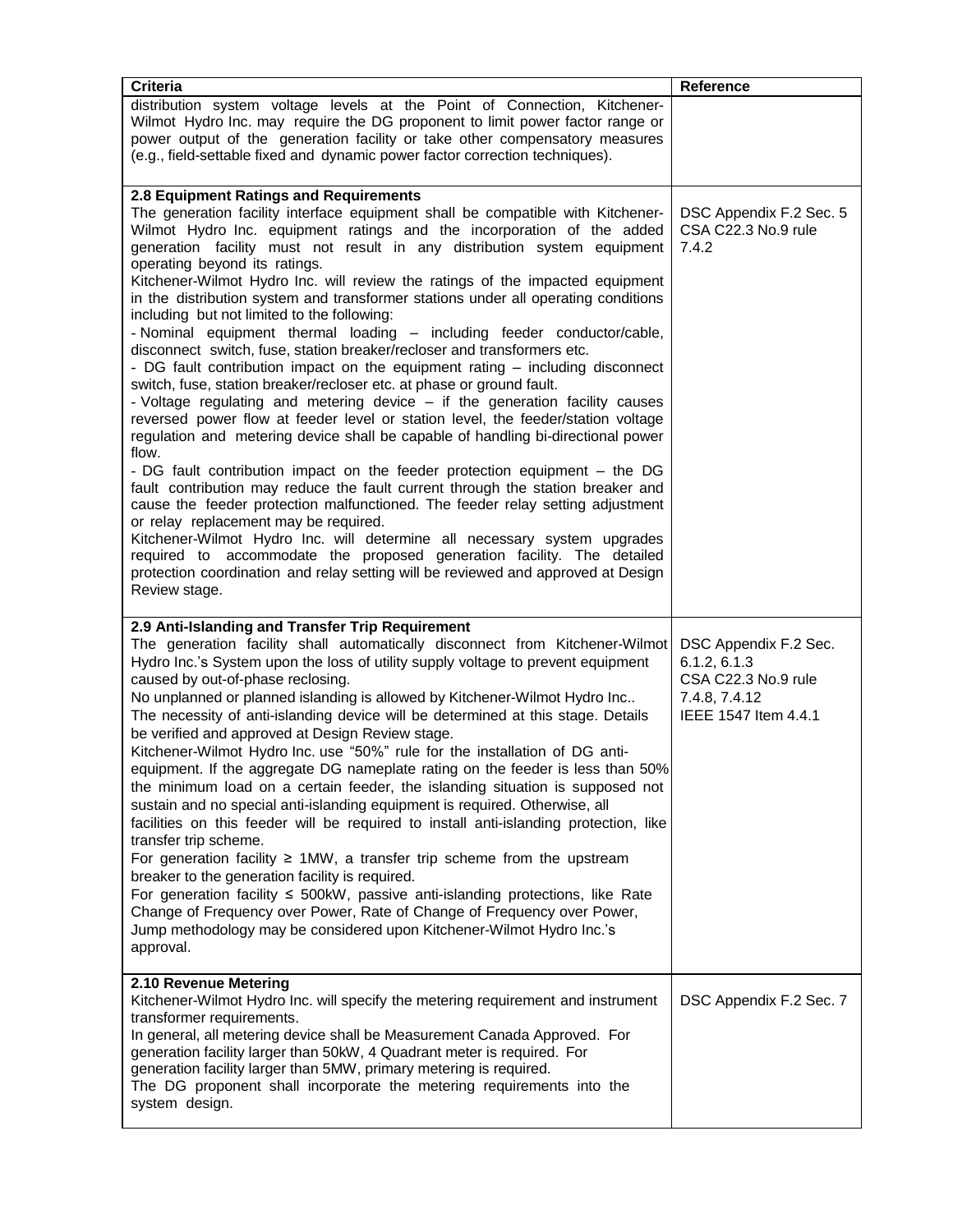| <b>Criteria</b>                                                                                                                                                                                                                                                                                                                                                                                                                                                                                                                                                                                                                                                                                                                                                                                                                                                                                                                                                                                                                                                                                                |                                                                    |                                              | Reference               |
|----------------------------------------------------------------------------------------------------------------------------------------------------------------------------------------------------------------------------------------------------------------------------------------------------------------------------------------------------------------------------------------------------------------------------------------------------------------------------------------------------------------------------------------------------------------------------------------------------------------------------------------------------------------------------------------------------------------------------------------------------------------------------------------------------------------------------------------------------------------------------------------------------------------------------------------------------------------------------------------------------------------------------------------------------------------------------------------------------------------|--------------------------------------------------------------------|----------------------------------------------|-------------------------|
| 2.11 Feeder Relay Directioning<br>The fault on the adjacent feeder may cause sympathetic tripping of the<br>overcurrent protection on the feeder with DG connected due to the fault<br>contribution from the DG.<br>Kitchener-Wilmot Hydro Inc. will conduct the fault analysis and determine if<br>the DG feeder relay shall be replaced with directional overcurrent relay or<br>distance relay to detect the reverse fault current situation.                                                                                                                                                                                                                                                                                                                                                                                                                                                                                                                                                                                                                                                               |                                                                    |                                              | DSC Appendix F.2 Sec. 8 |
| 2.12 Monitoring and Information Exchange                                                                                                                                                                                                                                                                                                                                                                                                                                                                                                                                                                                                                                                                                                                                                                                                                                                                                                                                                                                                                                                                       |                                                                    |                                              |                         |
| The generation facility with aggregate capacity larger than 10 kW shall have<br>provision for monitoring.                                                                                                                                                                                                                                                                                                                                                                                                                                                                                                                                                                                                                                                                                                                                                                                                                                                                                                                                                                                                      | DSC Appendix F.2 Sec. 9<br>OESC Rule 2-022<br>IEEE 1547 Item 4.1.6 |                                              |                         |
| All generation facilities larger than 10 kW but less than or equal to 250 kW<br>shall have the provision for monitoring the disconnecting device at the Point<br>of Connection. Provisions for other real-time monitoring signals may be<br>required and shall be determined by Kitchener-Wilmot Hydro Inc.                                                                                                                                                                                                                                                                                                                                                                                                                                                                                                                                                                                                                                                                                                                                                                                                    |                                                                    | IEEE 1547.3<br>CSA C22.3 No.9 rule<br>7.4.16 |                         |
| For all generation facilities larger than 250 kW, Kitchener-Wilmot Hydro Inc.<br>requires real-time monitoring information at Kitchener-Wilmot Hydro Inc. Control<br>Center as summarized in the table below. The Generator shall install a<br>communication terminal (could be SCADA master station, RTU, advanced<br>metering, IED or equivalent) that is capable of communicating with Kitchener-<br>Wilmot Hydro Inc. Control Center using serial DNP 3.0 protocol. The<br>Generator is responsible to provide all the required hardware and software<br>and make arrangements to bring all required signals to the Kitchener-Wilmot<br>Hydro Inc. Control Center, including the communication circuit (typically a Bell<br>circuit) between the generation facility and Kitchener-Wilmot Hydro Inc. SCADA<br>Master Station. Other real-time monitoring signals may be required and shall be<br>determined by Kitchener-Wilmot Hydro Inc.<br>If Kitchener-Wilmot Hydro Inc. requires additional monitoring information for a<br>certain generation facility, Kitchener-Wilmot Hydro Inc. will specify the |                                                                    |                                              |                         |
| requirements in the Connection Impact Assessment Report.                                                                                                                                                                                                                                                                                                                                                                                                                                                                                                                                                                                                                                                                                                                                                                                                                                                                                                                                                                                                                                                       |                                                                    |                                              |                         |
| <b>Remote Monitoring Points</b>                                                                                                                                                                                                                                                                                                                                                                                                                                                                                                                                                                                                                                                                                                                                                                                                                                                                                                                                                                                                                                                                                | >10kW ≤250kW                                                       | >250kW                                       |                         |
| Analog: total MW and MVar                                                                                                                                                                                                                                                                                                                                                                                                                                                                                                                                                                                                                                                                                                                                                                                                                                                                                                                                                                                                                                                                                      | No                                                                 | Yes                                          |                         |
| Analog: DG 3-phase voltage                                                                                                                                                                                                                                                                                                                                                                                                                                                                                                                                                                                                                                                                                                                                                                                                                                                                                                                                                                                                                                                                                     |                                                                    |                                              |                         |
| Analog: DG 3-phase current                                                                                                                                                                                                                                                                                                                                                                                                                                                                                                                                                                                                                                                                                                                                                                                                                                                                                                                                                                                                                                                                                     |                                                                    |                                              |                         |
| Status: HVI/LVI Open/Close                                                                                                                                                                                                                                                                                                                                                                                                                                                                                                                                                                                                                                                                                                                                                                                                                                                                                                                                                                                                                                                                                     | No<br>Yes (provision only)                                         | Yes<br>Yes                                   |                         |
| <b>Status: Transfer Trip Received</b>                                                                                                                                                                                                                                                                                                                                                                                                                                                                                                                                                                                                                                                                                                                                                                                                                                                                                                                                                                                                                                                                          | No                                                                 | Yes (if TT required)                         |                         |
| Alarm: transfer trip circuit<br>failure                                                                                                                                                                                                                                                                                                                                                                                                                                                                                                                                                                                                                                                                                                                                                                                                                                                                                                                                                                                                                                                                        | No                                                                 | Yes (if TT required)                         |                         |
| Alarm: DG interface<br>protection failure                                                                                                                                                                                                                                                                                                                                                                                                                                                                                                                                                                                                                                                                                                                                                                                                                                                                                                                                                                                                                                                                      | No                                                                 | Yes                                          |                         |
|                                                                                                                                                                                                                                                                                                                                                                                                                                                                                                                                                                                                                                                                                                                                                                                                                                                                                                                                                                                                                                                                                                                |                                                                    |                                              |                         |

## **3. STAGE OF DESIGN REVIEW**

After DG proponent accepts the Connection Impact Assessment Report and reaches the Connection Cost Agreement with Kitchener-Wilmot Hydro Inc., Kitchener-Wilmot Hydro Inc. will conduct a detailed engineering Design Review to verify the suitability of the DG installation. The purpose of the Design Review is to confirm that all technical requirements in the CIA are met and protection coordination between the DG interface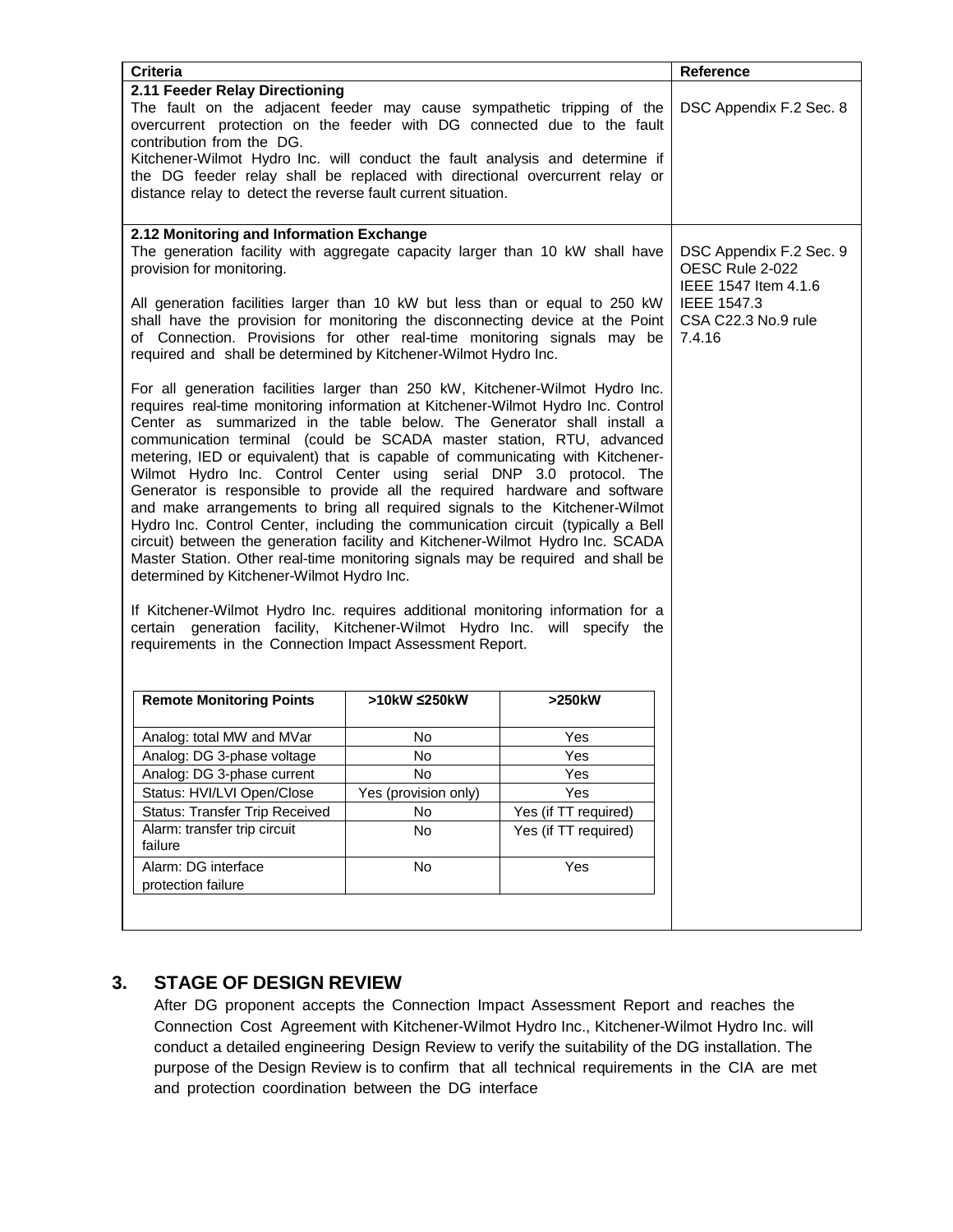protection and the distribution feeder protection is sufficient. Kitchener-Wilmot Hydro Inc. will also review the DG commissioning plan at this stage to ensure the testing requirements. Kitchener-Wilmot Hydro Inc. may advise more technical requirements to supplement the information provided in the CIA.

#### *- Document Submission Requirements for Design Review*

After signing the Connection Cost Agreement, the DG proponent shall submit Kitchener-Wilmot Hydro Inc. two (2) copies of the following documents for design review:

- Single-line diagrams showing ratings of all electrical equipment, such as disconnect switches, bushing potential devices, CVTs, power transformers, grounding transformers, grounding resistors, breakers, etc. The example of single line drawing is shown in Fig. 1.
- GPR Study and associated station ground design.
- DC station service schematics showing ratings of all electrical equipment such as batteries, chargers, etc.
- Switchgear fault ratings
- HV surge arrestor specification
- Transformer protection, AC and DC wiring diagrams
- Disconnect switch or HV breaker AC and DC wiring diagrams
- LV breaker (transformer & bus tie breakers) AC and DC wiring diagrams
- Breaker failure schematics (HV breaker, LV breaker)
- HV equipment operating and protection philosophy.
- Power transformer and generator nameplate ratings
- Relay settings including relay logic diagrams, coordination studies and fault calculations.
- Commissioning Procedure including the partially completed COVER form following the COVER instruction in Appendix F2: Form DG06.
- Preliminary and final generator data, including excitation system performance, automatic voltage regulator (AVR), power factor regulator, power system stabilizer, static exciter and speed governor to ensure compliance with all applicable reliability standards required under the IESO Market Rules.
- Generator absorption/deliverance of VARs from/to Kitchener-Wilmot Hydro Inc.'s distribution system to maintain the voltage to a given set point.

All technical documents for submission shall be signed and sealed by a licensed Ontario Professional Engineer.

Kitchener-Wilmot Hydro Inc. may have additional requirements and will clarify when signing the Connection Cost Agreement.

#### *- Design Review Criteria*

Kitchener-Wilmot Hydro Inc. will review the detailed DG protection/control system design and relay settings under various normal operating or faulty conditions and ensure the DG protection system can automatically isolate the generation facility from the distribution system when required.

In general, the following interface protections will be reviewed by Kitchener-Wilmot Hydro Inc. following the Criteria in Table 3.

| ANSI No.    | <b>Description</b>                                         |
|-------------|------------------------------------------------------------|
| 25          | Synchronization check                                      |
| 27/59       | Under/Over voltage (3 phase)                               |
| 81U/O       | Under/Over frequency (1 phase)                             |
| 50/51       | Instantaneous/Timed overcurrent                            |
| 67          | Directional overcurrent                                    |
| 21          | Distance (if required)                                     |
| 85          | Transfer trip or other anti-islanding device (if required) |
| <b>DGEO</b> | DG end open (if required)                                  |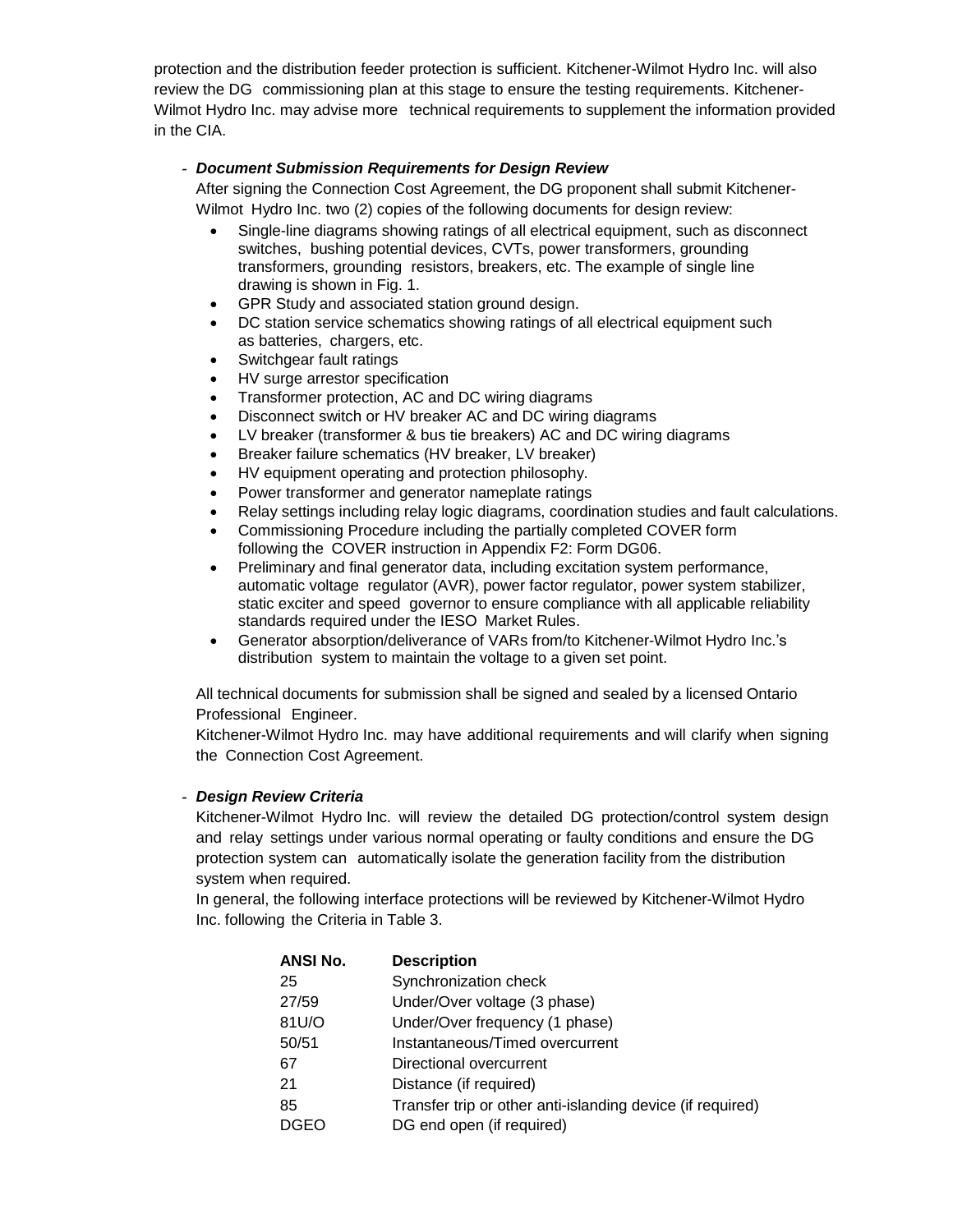| -87  | Transformer differential (if equipped) |
|------|----------------------------------------|
| 89   | DG isolation device                    |
| 94   | Tripping relay                         |
| 52BF | Breaker failure                        |



transformer (if grounded Y - grounded Y) with the approval of the wires owner.

‡Overcurrent protection functions 50, 51, 50N, and 51N may be replaced by fuses, but might require other protection functions.

§The protection functions can operate the main current breaker (52) or DR breaker (52G) with the approval of the wires owner.

\*\* Synchronizing function (25) is required for some DR technologies.

Note: This Figure is informative. It is not to be used as a basis for installation or design.

**Figure 1: Typical single line diagram (Copy of CSA C22.3 No.9 Figure A.3)**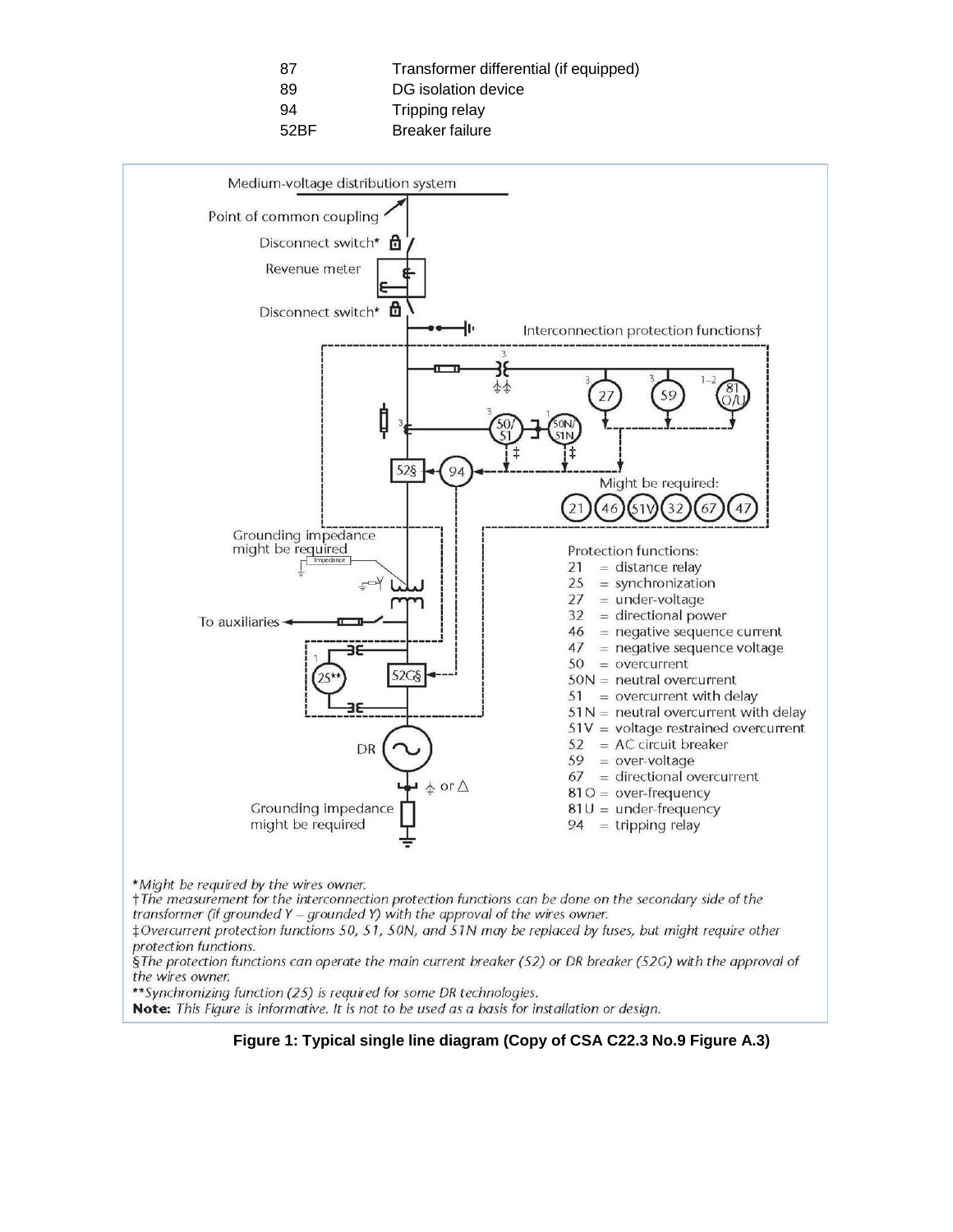### **Table 3: Design Review Criteria by Kitchener-Wilmot Hydro Inc.**

| <b>Criteria</b>                                                                                                                                                                                                                                                                                                                                                                                                                                                                                                                                                                                                                                                                                                                                                                                                                      |                                                                                                                                                                                                         |  |                                                                            | Reference                                                                      |
|--------------------------------------------------------------------------------------------------------------------------------------------------------------------------------------------------------------------------------------------------------------------------------------------------------------------------------------------------------------------------------------------------------------------------------------------------------------------------------------------------------------------------------------------------------------------------------------------------------------------------------------------------------------------------------------------------------------------------------------------------------------------------------------------------------------------------------------|---------------------------------------------------------------------------------------------------------------------------------------------------------------------------------------------------------|--|----------------------------------------------------------------------------|--------------------------------------------------------------------------------|
| <b>3.1 Isolation Device Verification</b><br>Kitchener-Wilmot Hydro Inc. will review the isolation device design and<br>ensure the requirements of Criteria 2.1 have been met.                                                                                                                                                                                                                                                                                                                                                                                                                                                                                                                                                                                                                                                        | DSC Appendix F.2 Sec. 1<br>OESC rule 84-026<br>IEEE 1547 Item 5.3.2                                                                                                                                     |  |                                                                            |                                                                                |
|                                                                                                                                                                                                                                                                                                                                                                                                                                                                                                                                                                                                                                                                                                                                                                                                                                      | 3.2 Grounding Integration Verification<br>ensure the requirements of Criteria 2.2 have been met.                                                                                                        |  | Kitchener-Wilmot Hydro Inc. will review the DG grounding system design and | OESC rule 84-026<br>IEEE 1547 Item 5.3.1                                       |
| 3.3 DG Protection Design Verification<br>Kitchener-Wilmot Hydro Inc. will review the DG protection/control system<br>design under various faulty conditions and ensure the DG protection<br>system can automatically isolate the generation facility from the distribution<br>system at<br>- internal faults within the generation facility; and<br>- external phase / ground faults within the distribution system<br>All protection devices at the generation facility shall be utility grade. The<br>protection selectivity and sensitivity shall remain over the range of maximum<br>and minimum system fault currents with fault contribution from the<br>generation facility. Relay setting adjustment / relay replacement at both the<br>generation facility and Kitchener-Wilmot Hydro Inc.'s station may be<br>recommended. | OESC rule 84-014<br>IEEE 1547 Item 5.3.4<br>CSA C22.3 No.9 Item 7.4.4                                                                                                                                   |  |                                                                            |                                                                                |
| 3.4 Reclosing Coordination Verification<br>Kitchener-Wilmot Hydro Inc. will review the DG disconnection time at faults<br>and ensure the generation facility ceases to energize prior to the auto-<br>reclosure of Kitchener-Wilmot Hydro Inc.'s distribution feeder breaker /<br>recloser.<br>Typically, the reclosing happens 2 seconds after the feeder breaker trips in<br>27.6kV / 13.8kV system or 0.67 seconds after the recloser trips in 8.3kV<br>system.                                                                                                                                                                                                                                                                                                                                                                   | DSC Appendix F.2 Sec. 6<br>IEEE 1547 Item 5.3.4                                                                                                                                                         |  |                                                                            |                                                                                |
| listed below:                                                                                                                                                                                                                                                                                                                                                                                                                                                                                                                                                                                                                                                                                                                                                                                                                        | 3.5 Over/Under Voltage Protection Verification<br>Kitchener-Wilmot Hydro Inc. will review the settings of over/under voltage<br>protection. The settings shall follow the requirements in IEEE 1547, as |  |                                                                            |                                                                                |
|                                                                                                                                                                                                                                                                                                                                                                                                                                                                                                                                                                                                                                                                                                                                                                                                                                      | Voltage range (% of base voltage *)                                                                                                                                                                     |  | Clearing time(s)**                                                         |                                                                                |
|                                                                                                                                                                                                                                                                                                                                                                                                                                                                                                                                                                                                                                                                                                                                                                                                                                      | V < 50                                                                                                                                                                                                  |  | 0.16                                                                       |                                                                                |
|                                                                                                                                                                                                                                                                                                                                                                                                                                                                                                                                                                                                                                                                                                                                                                                                                                      | $50 \le V < 88$                                                                                                                                                                                         |  | 2.00                                                                       |                                                                                |
|                                                                                                                                                                                                                                                                                                                                                                                                                                                                                                                                                                                                                                                                                                                                                                                                                                      | 110 < V < 120                                                                                                                                                                                           |  | 1.00                                                                       |                                                                                |
|                                                                                                                                                                                                                                                                                                                                                                                                                                                                                                                                                                                                                                                                                                                                                                                                                                      | $V \ge 120$                                                                                                                                                                                             |  | 0.16                                                                       |                                                                                |
| *Base voltages are the nominal system voltages stated in ANSI C84.1-1995.<br>** DR $\leq$ 30 kW, maximum clearing times; DR $>$ 30kW, default clearing times.                                                                                                                                                                                                                                                                                                                                                                                                                                                                                                                                                                                                                                                                        |                                                                                                                                                                                                         |  |                                                                            |                                                                                |
| 3.6 Over/Under Frequency Protection Verification<br>Kitchener-Wilmot Hydro Inc. will review the settings of over/under frequency<br>protection. The settings shall follow the requirements in IEEE 1547, as<br>listed below:                                                                                                                                                                                                                                                                                                                                                                                                                                                                                                                                                                                                         |                                                                                                                                                                                                         |  |                                                                            | DSC Appendix F.2 Sec. 6.5<br>IEEE 1547 Item 4.2.4<br>CSA C22.3 No.9 Item 7.4.6 |
| DG size                                                                                                                                                                                                                                                                                                                                                                                                                                                                                                                                                                                                                                                                                                                                                                                                                              | Frequency range (Hz)<br>Clearing time(s)*                                                                                                                                                               |  |                                                                            |                                                                                |
| $\leq 30$ kW                                                                                                                                                                                                                                                                                                                                                                                                                                                                                                                                                                                                                                                                                                                                                                                                                         | >60.5                                                                                                                                                                                                   |  | 0.16                                                                       |                                                                                |
|                                                                                                                                                                                                                                                                                                                                                                                                                                                                                                                                                                                                                                                                                                                                                                                                                                      | < 59.3<br>>60.5                                                                                                                                                                                         |  | 0.16<br>0.16                                                               |                                                                                |
| $> 30$ kW                                                                                                                                                                                                                                                                                                                                                                                                                                                                                                                                                                                                                                                                                                                                                                                                                            | Adjustable 0.16 to 300<br>$<$ {59.8 - 57.0} (adjustable<br>set point)                                                                                                                                   |  |                                                                            |                                                                                |
| 0.16<br>< 57.0<br>*DG ≤ 30 kW, maximum clearing times; DR > 30 kW, default clearing<br>times.<br>The low frequency settings of the DG facility larger than 250kW shall also<br>meet the low-frequency tripping requirements set in Northeast Power<br>Coordinating                                                                                                                                                                                                                                                                                                                                                                                                                                                                                                                                                                   |                                                                                                                                                                                                         |  |                                                                            |                                                                                |
|                                                                                                                                                                                                                                                                                                                                                                                                                                                                                                                                                                                                                                                                                                                                                                                                                                      |                                                                                                                                                                                                         |  |                                                                            |                                                                                |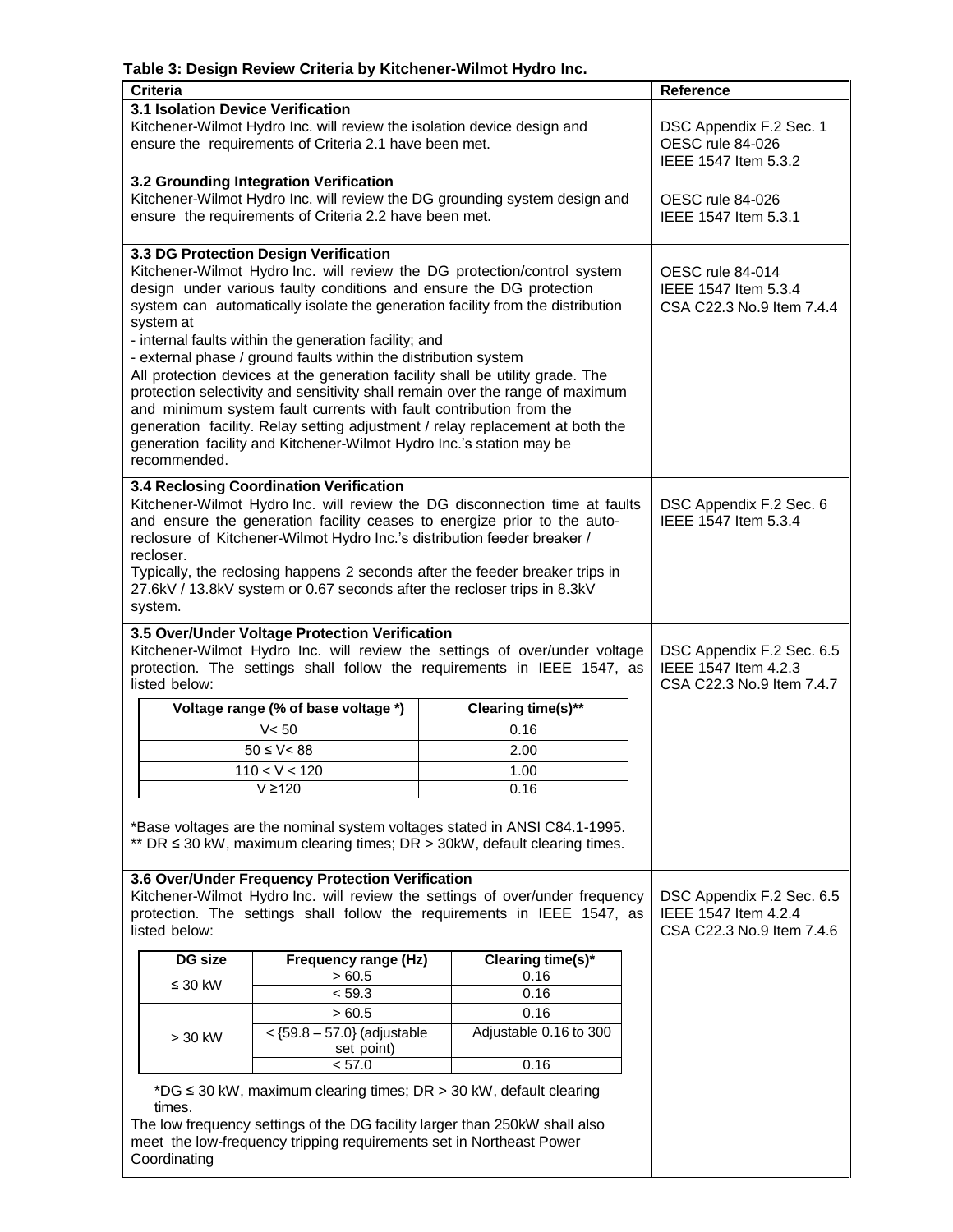| Criteria                                                                                                            | Reference                                       |
|---------------------------------------------------------------------------------------------------------------------|-------------------------------------------------|
| Council (NPCC), "Regional Reliability Reference Directory #12" - Under                                              |                                                 |
| frequency Load Shedding Program Requirements, as shown in the graph<br>below:                                       |                                                 |
|                                                                                                                     |                                                 |
| 60                                                                                                                  |                                                 |
| 59.5                                                                                                                |                                                 |
|                                                                                                                     |                                                 |
| 59                                                                                                                  |                                                 |
| 58.5                                                                                                                |                                                 |
| 58                                                                                                                  |                                                 |
| Frequency (Hz)                                                                                                      |                                                 |
| 57.5                                                                                                                |                                                 |
| 57<br>Generator tripping permitted                                                                                  |                                                 |
| on or below curve without<br>56.5<br>requiring additional equivalent                                                |                                                 |
| automatic load shedding.<br>56                                                                                      |                                                 |
|                                                                                                                     |                                                 |
| 55.5                                                                                                                |                                                 |
| 55<br>0.1<br>$\mathbf{1}$<br>10<br>100<br>300                                                                       |                                                 |
| 3.3<br>Time (seconds)                                                                                               |                                                 |
|                                                                                                                     |                                                 |
| <b>3.7 Reconnection Verification</b>                                                                                |                                                 |
| Kitchener-Wilmot Hydro Inc. will review the automatic reconnection                                                  | DSC Appendix F.2 Sec. 6                         |
| settings of DG facility.                                                                                            | CSA C22.3 No.9 Item                             |
| After a disturbance on the distribution system, no reconnection shall                                               | 7.4.10, 7.4.11, 7.4.20.3                        |
| take place until the distribution system voltage and frequency are restored                                         |                                                 |
| within the normal limits, i.e., voltage within ±6% at the Point of Connection                                       |                                                 |
| and frequency between                                                                                               |                                                 |
| 59.3 Hz and 60.5 Hz.                                                                                                |                                                 |
| The generator facility shall include an adjustable delay or a fixed delay of                                        |                                                 |
| 5 minutes that may delay the reconnection for up to 5 minutes after the                                             |                                                 |
| power restoration.                                                                                                  |                                                 |
| 3.8 Monitoring and Information Exchange Verification                                                                |                                                 |
| Kitchener-Wilmot Hydro Inc. will review the DG design and ensure all                                                | DSC Appendix F.2 Sec. 9<br>IEEE 1547 Item 5.3.3 |
| monitoring and information exchange requirements in Criteria 2.12 have<br>been incorporated into the system design. |                                                 |
|                                                                                                                     |                                                 |
| 3.9 Anti-Islanding Protection Verification                                                                          |                                                 |
| Kitchener-Wilmot Hydro Inc. will review the DG anti-islanding design and                                            | DSC Appendix F.2 Sec.                           |
| anti-islanding requirements in Criteria 2.9 have been met.                                                          | 6.1.2, 6.1.3                                    |
|                                                                                                                     | CSA C22.3 No.9 rule 7.4.8,                      |
|                                                                                                                     | 7.4.12                                          |
|                                                                                                                     | IEEE 1547 Item 4.4.1                            |
| 3.10 Protection Failure Scheme Verification                                                                         |                                                 |
| Kitchener-Wilmot Hydro Inc. will review the DG protection failure scheme                                            | Kitchener-Wilmot Hydro                          |
| and ensure the failure of the interface protection at the generation                                                | Inc. requirements.                              |
| facility will not disrupt the distribution system.                                                                  | <b>IEEE C37.119</b>                             |
| In case of interconnection protection failure, like breaker trip coils fail,                                        | CSA C22.3 No.9 rule                             |
| auxiliary power is lost, the protection relay is not functional, the                                                | 7.4.20,                                         |
| generation facility shall cease to energize the distribution system and                                             |                                                 |
| isolate from the distribution system without delay.                                                                 |                                                 |
| If the transfer trip communication function fails, the generation facility shall                                    |                                                 |
| cease to energize the distribution system in 5 seconds.                                                             |                                                 |
| The affected generation facility shall not return to normal service until the                                       |                                                 |
| protection failure is resolved and Kitchener Wilmot Hydro Inc. is informed.                                         |                                                 |
| The DG proponent shall demonstrate in the protection and control                                                    |                                                 |
| philosophy how to cease to energize the distribution system and isolate                                             |                                                 |
|                                                                                                                     |                                                 |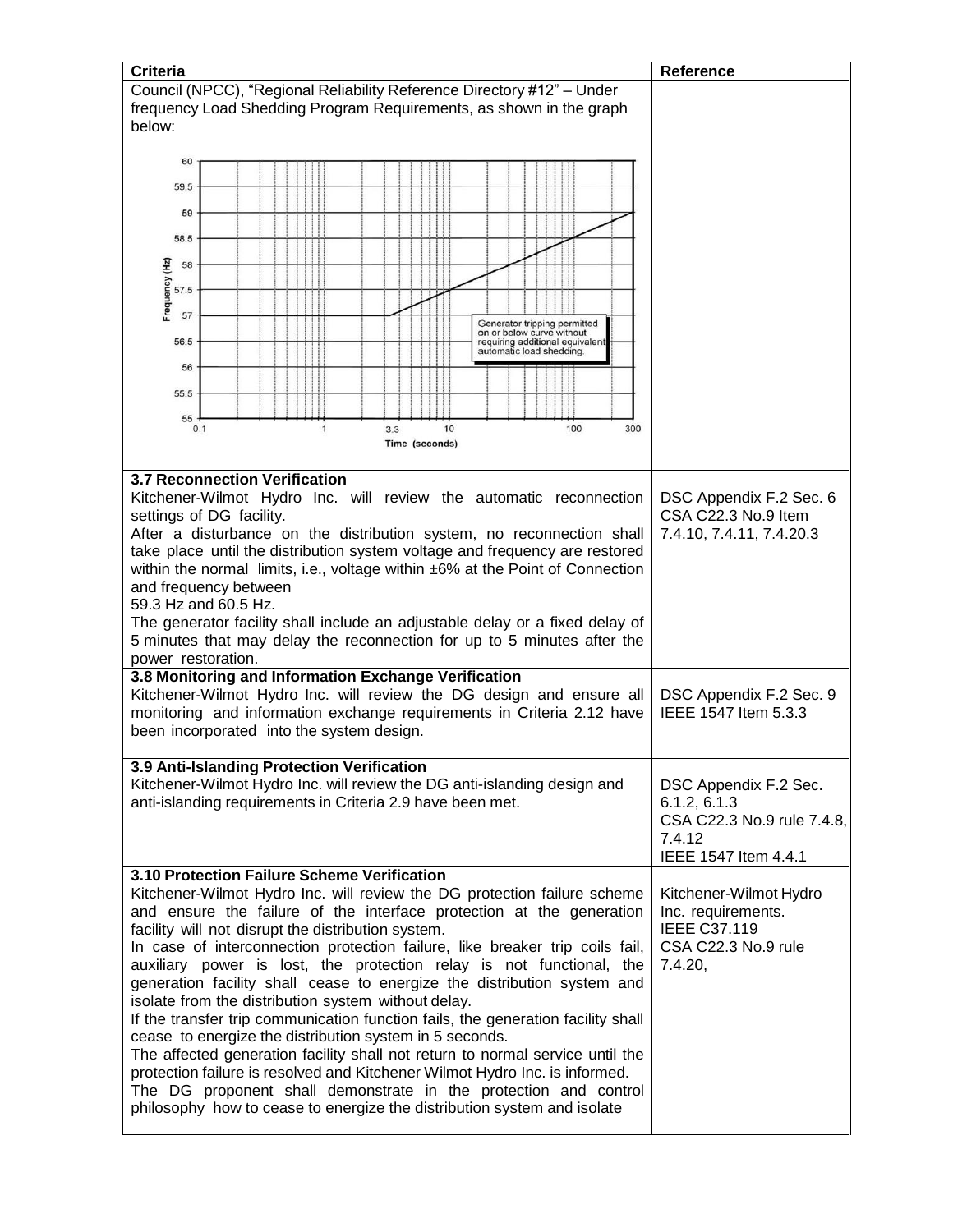| <b>Criteria</b>                                                                                                                                                                                     | Reference |
|-----------------------------------------------------------------------------------------------------------------------------------------------------------------------------------------------------|-----------|
| the generation facility from the distribution system in case of the protection<br>failure.<br>For generators larger than 200 kW, breaker failure protection shall be<br>considered for HVI and LVI. |           |

## **4. ADDITIONAL POWER QUALITY REQUIREMENTS AFTER DG IN SERVICE**

The DG proponent shall also consider the power quality requirements listed in Table 4 when designing and testing the generation facility and ensure that the generation facility does not significantly impact the power quality. Kitchener-Wilmot Hydro Inc. will not be able to evaluate the power quality requirements at the design stage. However, if there are negative impacts on the distribution system or other customers once the generation facility is in service, the DG proponent will be required to disconnect the generation facility until the power quality issue is resolved.

### **Table 4: Power Quality Criteria by Kitchener-Wilmot Hydro Inc.**

| <b>Criteria</b>                                                                                                                                                                 |                       |             |             |             |             |                           | <b>Reference</b>          |
|---------------------------------------------------------------------------------------------------------------------------------------------------------------------------------|-----------------------|-------------|-------------|-------------|-------------|---------------------------|---------------------------|
| 4.1 Flicker                                                                                                                                                                     |                       |             |             |             |             |                           |                           |
| The generation facility shall not cause objectionable flicker for other                                                                                                         | DSC Appendix F.2 Sec. |             |             |             |             |                           |                           |
| customers serving by Kitchener-Wilmot Hydro. Indicative values of                                                                                                               |                       |             |             |             |             |                           | 10.1                      |
| planning levels for Pst and Pit in Kitchener-Wilmot Hydro's distribution                                                                                                        |                       |             |             |             |             |                           | IEEE 1547 Item 4.3.2      |
| system are shown below following IEEE 1453 (IEC 61000-4-15). The                                                                                                                |                       |             |             |             |             |                           | CSA C22.3 No.9 Item       |
| values of Pst and Pit should be measured by an approved flicker-meter                                                                                                           |                       |             |             |             |             |                           | 7.2.2                     |
| in compliance with IEEE 1453 (IEC 61000-4-15).                                                                                                                                  |                       |             |             |             |             |                           | IEEE 1453 Item 4.2.2      |
|                                                                                                                                                                                 | 27.6/13.8/8.32kV      |             |             |             |             |                           |                           |
|                                                                                                                                                                                 |                       | Pst<br>0.9  |             |             |             |                           |                           |
|                                                                                                                                                                                 | Pit                   |             |             | 0.7         |             |                           |                           |
| <b>4.2 Harmonics</b>                                                                                                                                                            |                       |             |             |             |             |                           |                           |
| The generation facility shall not inject harmonic current such that it causes                                                                                                   |                       |             |             |             |             | DSC Appendix F.2 Sec.     |                           |
| objectionable voltage distortion on the distribution system. The distortion                                                                                                     |                       |             |             |             |             |                           | 10.2 IEEE 1547 Item       |
| at the Point of Connection caused by generation facility shall not                                                                                                              |                       |             |             |             |             |                           | 4.3.3                     |
| exceed the limits below:                                                                                                                                                        |                       |             |             |             |             | CSA C22.3 No.9 Item 7.2.1 |                           |
|                                                                                                                                                                                 |                       |             |             |             |             | Total                     |                           |
| Individual                                                                                                                                                                      |                       | $11 \leq h$ | $17 \leq h$ | $23 \leq h$ | $35 \leq h$ | demand                    |                           |
| harmonic order, h                                                                                                                                                               | h < 11                | < 17        | < 23        | < 35        |             | distortion                |                           |
|                                                                                                                                                                                 |                       |             |             |             |             | (TDD)                     |                           |
| Distortion,                                                                                                                                                                     |                       |             |             |             |             |                           |                           |
| percentage<br>of current*†                                                                                                                                                      | 4.0                   | 2.0         | 1.5         | 0.6         | 0.3         | 5.0                       |                           |
|                                                                                                                                                                                 |                       |             |             |             |             |                           |                           |
| *The current specified in this Table is the greater of<br>(a) the distribution system maximum load current integrated demand (15 or 30 min) without                             |                       |             |             |             |             |                           |                           |
| the DG:or                                                                                                                                                                       |                       |             |             |             |             |                           |                           |
| (b) the DG unit rated current capacity, transformed to the PCC when a transformer exists                                                                                        |                       |             |             |             |             |                           |                           |
| between the DG unit and the PCC.                                                                                                                                                |                       |             |             |             |             |                           |                           |
| †The maximum distortion values specified in this Table are for odd harmonics. To obtain<br>maximum distortion values for even harmonics, the value in the corresponding h-range |                       |             |             |             |             |                           |                           |
| shall be multiplied by 25%.                                                                                                                                                     |                       |             |             |             |             |                           |                           |
| 4.3 Limitation of DC Injection                                                                                                                                                  |                       |             |             |             |             |                           |                           |
| The generation facility shall not inject at the point of DR connection a dc                                                                                                     |                       |             |             |             |             |                           | DSC Appendix F.2 Sec.     |
| current greater than 0.5% of the generator rated output current.                                                                                                                |                       |             |             |             |             |                           | 10.3                      |
|                                                                                                                                                                                 |                       |             |             |             |             |                           | IEEE 1547 Item 4.3.1      |
|                                                                                                                                                                                 |                       |             |             |             |             |                           | CSA C22.3 No.9 Item 7.2.7 |
| 4.4 Resonance and Self Excitation                                                                                                                                               |                       |             |             |             |             |                           |                           |
| The generation facility shall avoid the potential effects of resonance,                                                                                                         |                       |             |             |             |             |                           | CSA C22.3 No.9 Item 7.2.6 |
| including                                                                                                                                                                       |                       |             |             |             |             |                           |                           |
| (a) Ferro-resonance in the interface transformer;                                                                                                                               |                       |             |             |             |             |                           |                           |
| (b) Sub-synchronous resonance due to the presence of distribution                                                                                                               |                       |             |             |             |             |                           |                           |
| capacitor banks or large rotating machines; and                                                                                                                                 |                       |             |             |             |             |                           |                           |
| (c) Harmonic resonance with other customers when capacitors are being                                                                                                           |                       |             |             |             |             |                           |                           |
| added as part of the installation.                                                                                                                                              |                       |             |             |             |             |                           |                           |